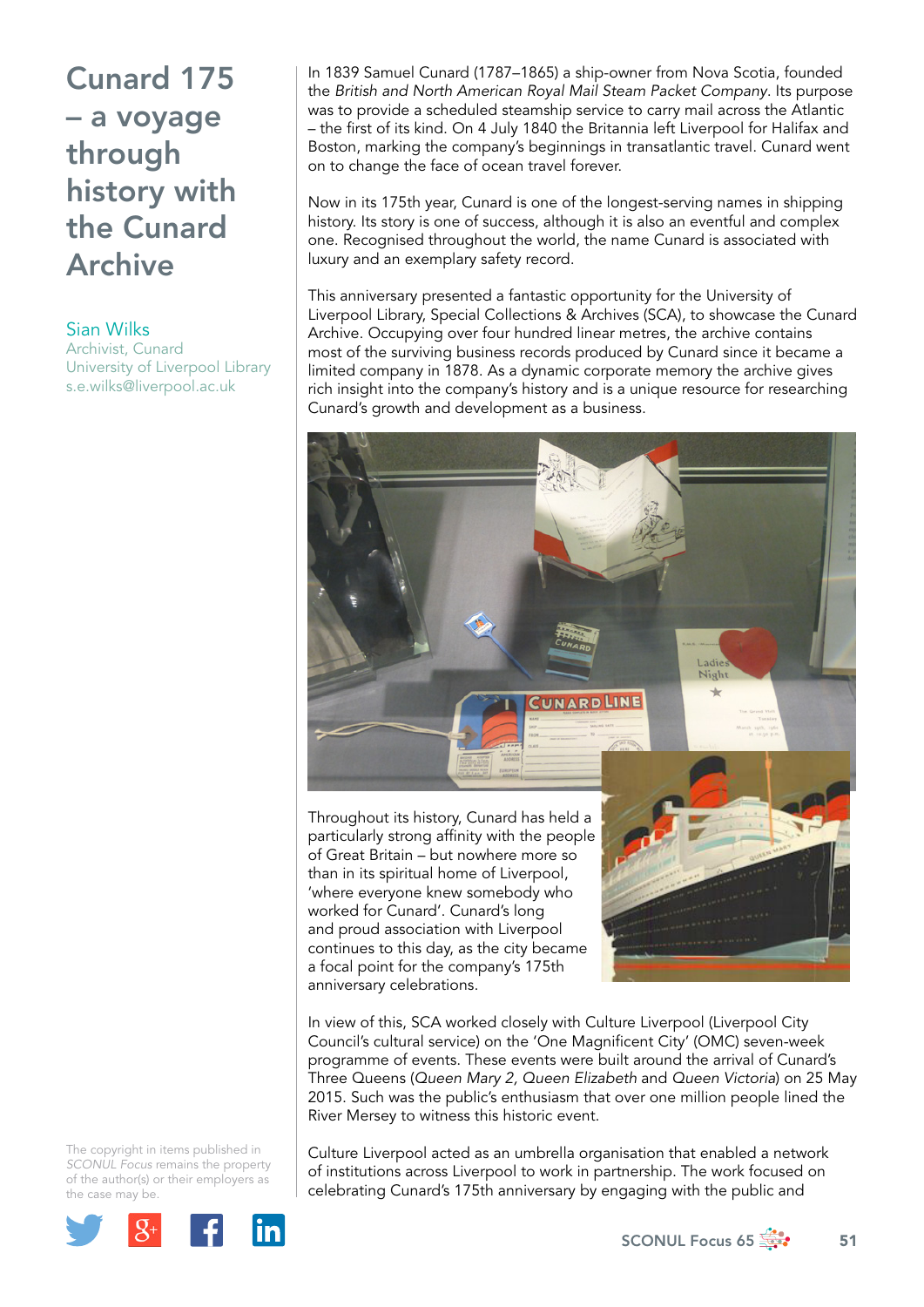## Cunard 175 – a voyage through history with the Cunard Archive

opening up new opportunities and experiences to a wide audience.

Some examples of the collaborative events and resources that used the Cunard Archive included:

- *Light Night* Liverpool's one-night arts and culture festival which takes place annually in May
- Culture Liverpool's OMC *Learning Links* an online learning resource for school children, produced in partnership with Liverpool School Improvement Services
- *The Crossing* installation within the Liverpool ONE shopping complex, which used 3D sound techniques and images to explore the relationship between Liverpool and New York
- Community writing workshops
- Cunard poster exhibition and public lecture at the University of Liverpool's Victoria Gallery & Museum.

These partnerships allowed SCA to present the Cunard Archive imaginatively in different institutions across Liverpool. These partnerships have been crucial in providing an innovative network that has facilitated the promotion of the Cunard Archive at large and prestigious events.



A new exhibition was also launched by SCA to coincide with Cunard's anniversary celebrations. The exhibition, Cunard 175 – a voyage through history, was the first to occupy the full extent of SCA's newly-expanded exhibition area. It attracted many visitors, particularly those from outside the university. Its aim was to represent Cunard's rich heritage through the presentation and interpretation of original documents and photographs.

The copyright in items published in *SCONUL Focus* remains the property of the author(s) or their employers as the case may be.



SCONUL Focus 65  $\frac{4}{32}$  52